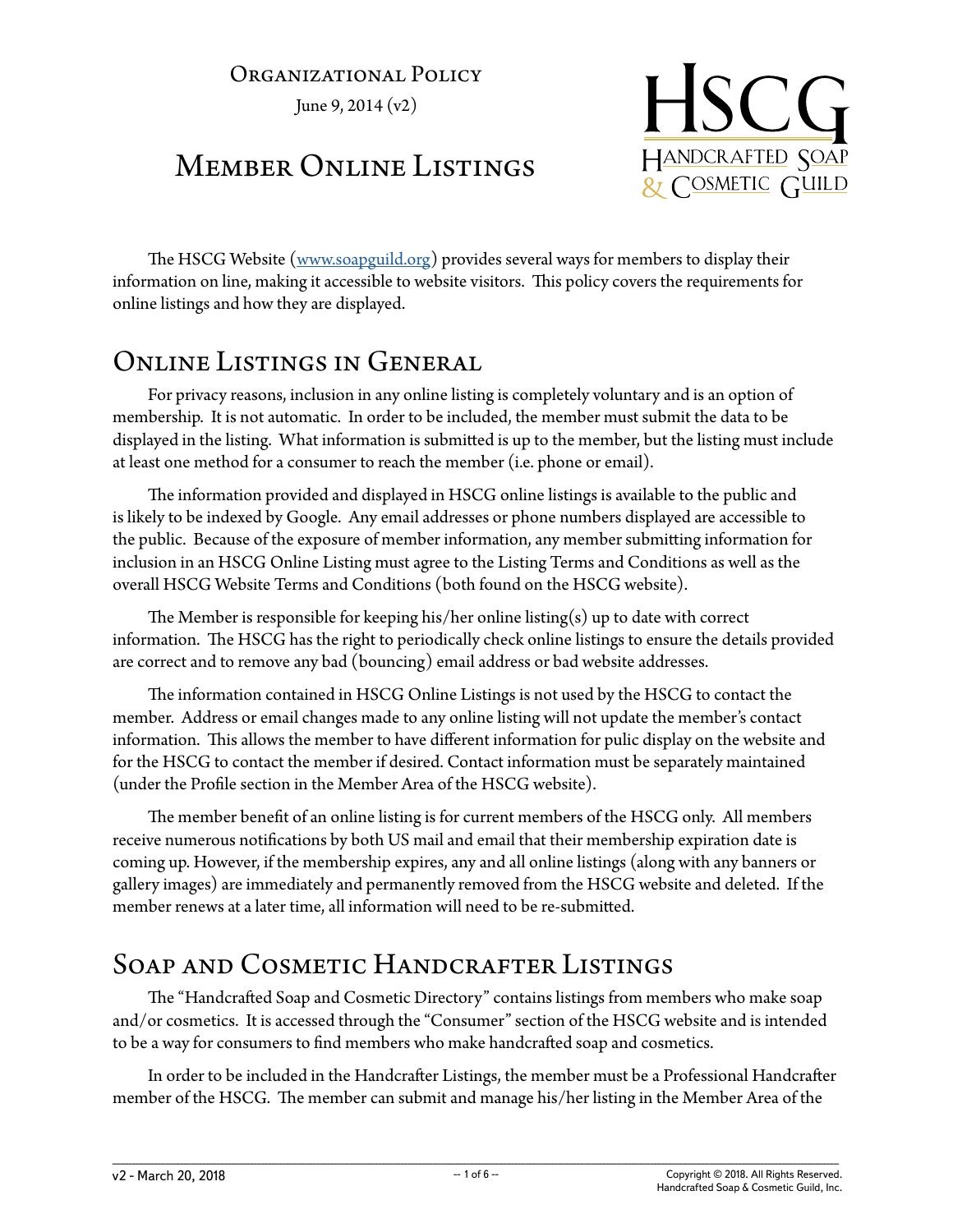HSCG website. It is the member's responsibility to keep the listing up-to-date with correct business and contact information.

Once soap or cosmetic making business may be listed only one time in the Handcrafted Soap and Cosmetic Directory. In cases where there are several HSCG members from one business, only one member will be able to submit the business for inclusion in the Directory.

The list is searchable by state or province (for US and Canada), by country (outside the US and Canada), and by company name. Addition search methods may be added.

### SEARCH RESULT DISPLAY

When a list meeting the consumer's criteria is displayed, Benefactor members are displayed at the top of the list. Following the Benefactor members, all others are displayed. In order to ensure fairness and equal exposure, listings are placed in random order each time the page is accessed, except when the "Search by Company Name" is requested which displays the names in alphabetical order.

If the member has submitted images to the Soap and/or Cosmetic Galleries, one image is randomly selected from image(s) submitted and is displayed in the list with the member's information.

If the member is a Certified Soapmaker or an HSCG Teacher, the fact is shown with the inclusion of an icon beside the member's business name.

When the search results are displayed in list format, the information provided for each member includes only the business name, city and state, website, a short description and a More Info link. Clicking on the "More Info" link takes the visitor to the full listing for the member.

### Full Listing

The member's full listing contains all the contact information and a long description (as submitted by the member). In addition, the page contains images from both the Soap and Cosmetic Galleries, the member's certification level (if any), Member Milestones achieved (if any), and the member's logo if he/ she is a Benefactor member.

## Soap and Cosmetic Galleries

The Soap and Cosmetic Galleries provide a showcase for the beauty and diversity of the soap and cosmetic creations of the HSCG membership and give consumers the opportunity to contact the member to purchase products.

In order to give equal exposure to all images in the galleries, each time a visitor comes to either the Soap or Cosmetic Gallery the images are displayed in random order.

In order to submit an image for the soap or cosmetic gallery, the member must be a Professional Handcrafter member of the HSCG and have a Soap and Cosmetic Handcrafter Listing set up. Each qualifying member may submit a total of two images, one to each gallery.

Images of any type of soap may be submitted to the Soap Gallery, but they must be of soap. Images of handcrafted cosmetics of any kind (i.e. lotions, creams, scrubs, butters, powders, make-up, etc.) may be submitted to the Cosmetic Gallery. Even though soap, for legal purposes, is often considered a cosmetic, for the purposes of our website only non-soap cosmetics will be included in the Cosmetic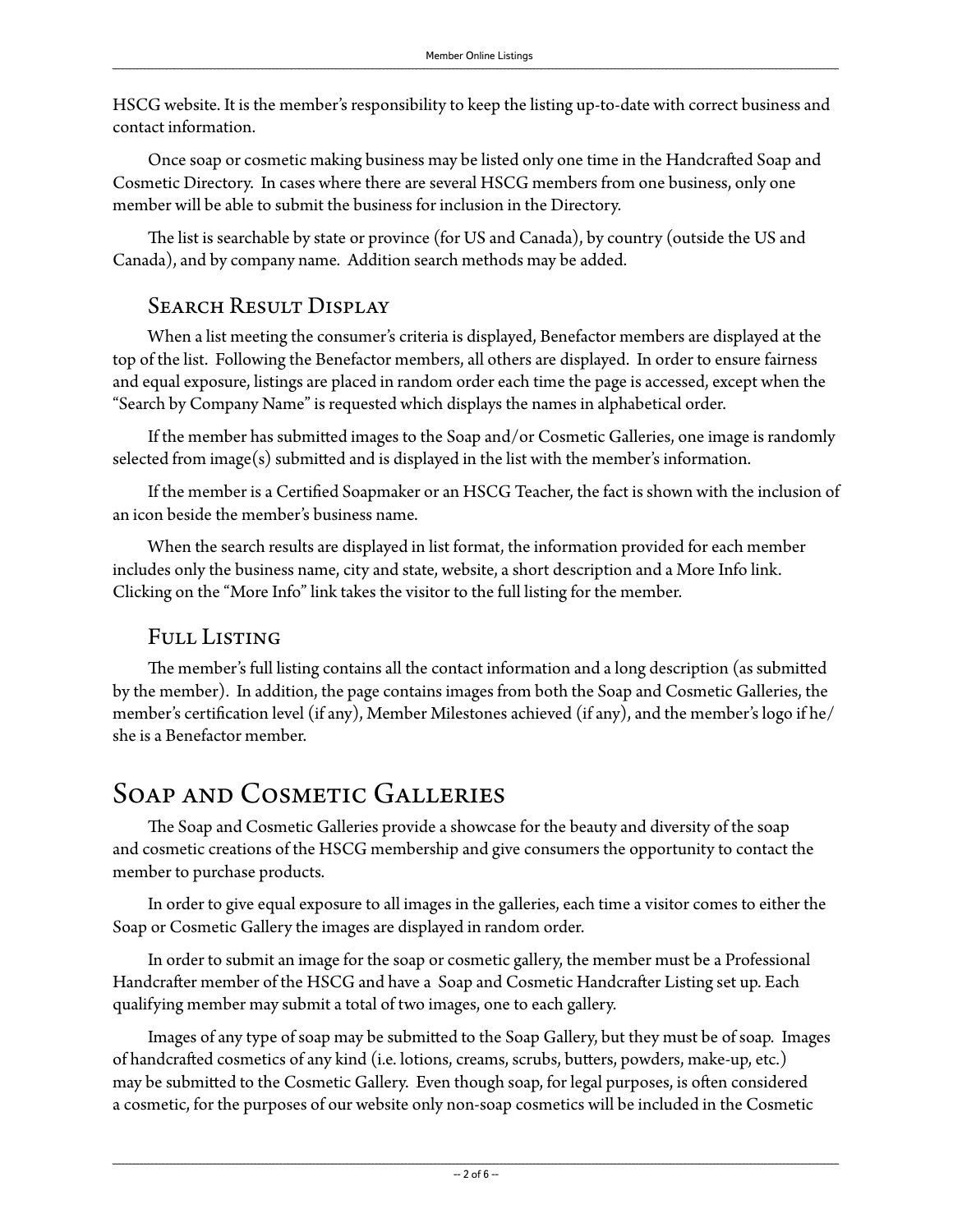Gallery, and only soap items will be included in the Soap Gallery. Specification for image size and format are provided on the HSCG website in the Member Area.

Where an image in the Soap or Cosmetic Gallery is of a packaged product, the label must comply with the general labeling regulations requirements. The regulations require that the following items are on the front of the product packaging:

- a) Name of the product
- b) Identity of the product (what it is)
- c) Net Contents

If any of these required items are discernibly missing from the product packaging, the image may be rejected. In such a case, the member will be informed of the reason.

Members may change the image in either the Soap or Cosmetic Gallery at any time by submitting a new image. Members also have the option of deleting the image being displayed.

# STORE LOCATOR

The Store Locator utilizes a google Map to display all locations where handcarafted soap and cosmetics may be purchased within a specific radiums of an address or zip code entered by the website visitor.

Professional members of the HSCG may choose to list brick-and-mortar locations at which their products can be found. The listings are set up so the member can specify if the products are available at that location or venue all the time (as in a retail store) or if it is only for a specified period (such as a farmer's market that is only open during certain months). The location address, phone and hours are specified in the listing; the Store Locator listing is linked to the Member's full listing in the Soap and Cosmetic Directory.

In order to qualify to submit locations to the Store Locator, the member must have a listing in the Soap and Cosmetic Directory set up.

# Vendor Listings

Vendor members of the HSCG may submit their information to be included on the "Where to Buy" pages of the HSCG website. The intention of these pages is to provide a list of vendors and suppliers to the entire handcrafted soap and cosmetic industry (not just HSCG members). The list is displayed in the public section of the HSCG Website and also in the Member Area.

Vendors are listed in alphabetical order. Any time the list is displayed, a "\$" (dollar sign) is displayed next to the vendors who offer special discounts to HSCG members. The list also contains the vendor's city and state, website, a short description and a "More Info" link which takes the visitor to a full listing which contains more detailed contact information, a longer description (as provided by the Vendor), and the vendor's banner (if provided).

The Vendor member can submit and manage his/her listing in the Member Area of the HSCG website. It is the vendor's responsibility to keep the listing up-to-date, particularly any coupons or special offers for HSCG members.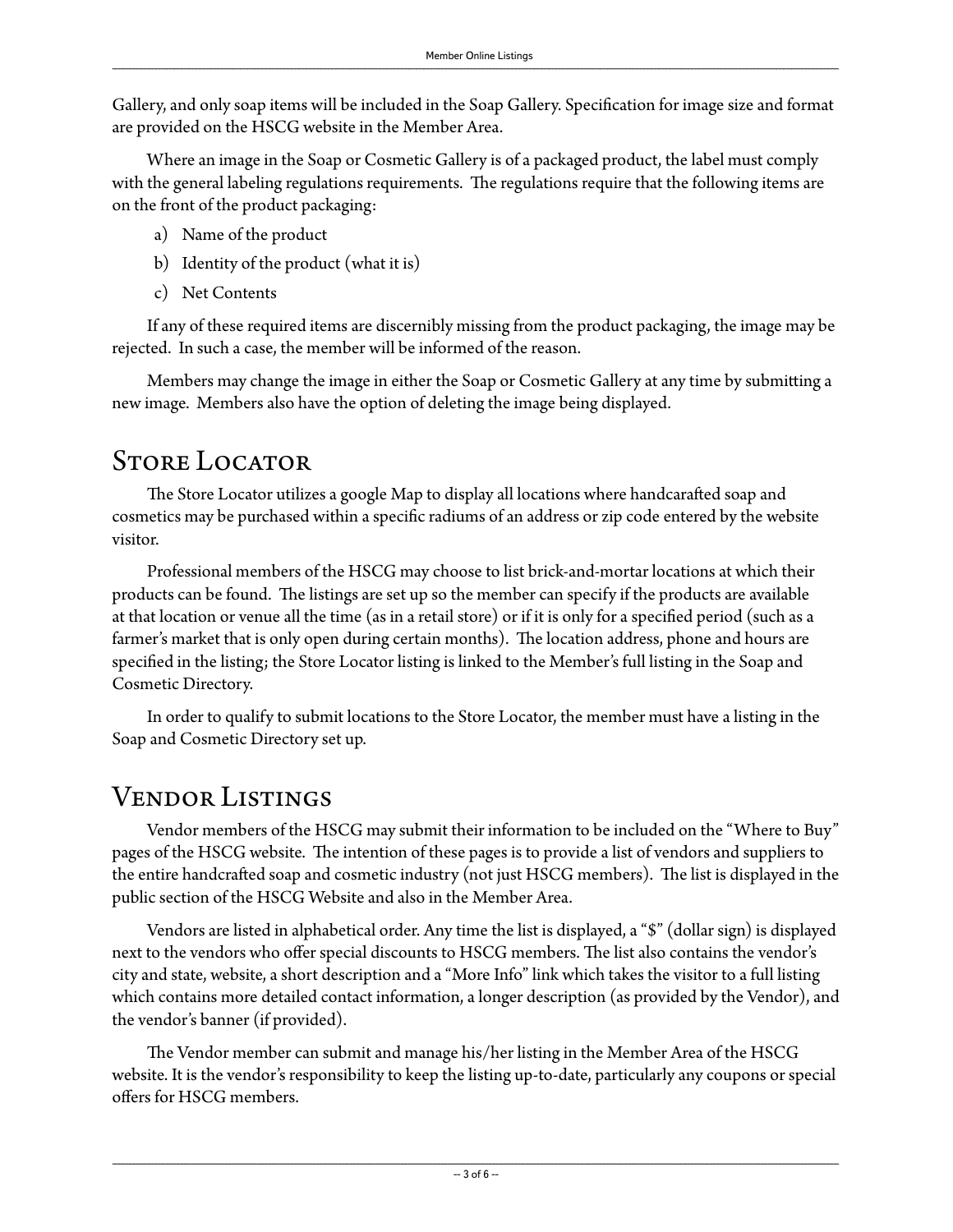#### **MEMBER DISCOUNTS**

When an HSCG member is logged in to the HSCG website and views the "Where to Buy Supplies" page in either the Public or Member Area, any special offers from vendors are displayed for the member to see. Non-members will not see the special offer information.

### Vendor Banners (Logos)

Vendors of all levels (Tier 1, 2 or 3) may submit a vendor banner (or logo) to be included on the "Where to Buy" pages of the HSCG website. Banners are displayed in the right-hand column the page in order by Tier, and then in random order within each Tier. Images are randomized each time the page is viewed.

In addition, Tier 1 Vendor Member Banners are displayed at the bottom of nearly every page of the HSCG website. For design and space purposes, a limited number of banners are displayed on any one page when it is accessed; banners are selected randomly from all available Tier 1 banners each time a new page is loaded.

Specifications for Vendor Banners are located in the Member Area. Banners must be submitted to the HSCG office to be uploaded to the website.

# Teacher Listings

Approved HSCG Teachers may submit information to be included in the Online Teacher Listing. On the "Find a Teacher" page in the Handcrafter section of the HSCG Website, the Teacher Listings are displayed in list format in order by location (by state within the United States, and by country elsewhere), and then alphabetically within the state or country. In the list format, the display contains the name of the HSCG Teacher (personal or business, depending on how it was submitted), city and state, link to their website, brief description, and a More Info link.

When the More Info link is clicked, the visitor is shown a page with the complete Teacher Listing (displaying details as provided by the teacher), followed by all the upcoming classes offered by the HSCG Teacher (as submitted by the teacher).

Where the qualified HSCG Teacher is a company represenative of a Vendor member, the Teacher listing is in the name of the Vendor Member.

An image may be included with the Teacher Listing. Generally such an image is of the teacher, facility or teacher's business logo, but other than being suitable and professional, the image has no other specific requirements. Specification for image size and format are provided on the HSCG website.

# Class Listings

Class Listings on the "Find Classes" page include classes on how to make soaps and cosmetics, as well as classes relating to the business of soap and cosmetic making. The website visitor can select to view classes offered online, or geographically by state (within the United States) or country (outside the US). Only states and countries that actually have upcoming classes are given as options. When the classes within a specific location are shown, they are listed by date.

In addition to being displayed on the website, a monthly eNews of upcoming classes is sent to subscribers. (See HSCG Policy *eNews: Upcoming Classes* for details).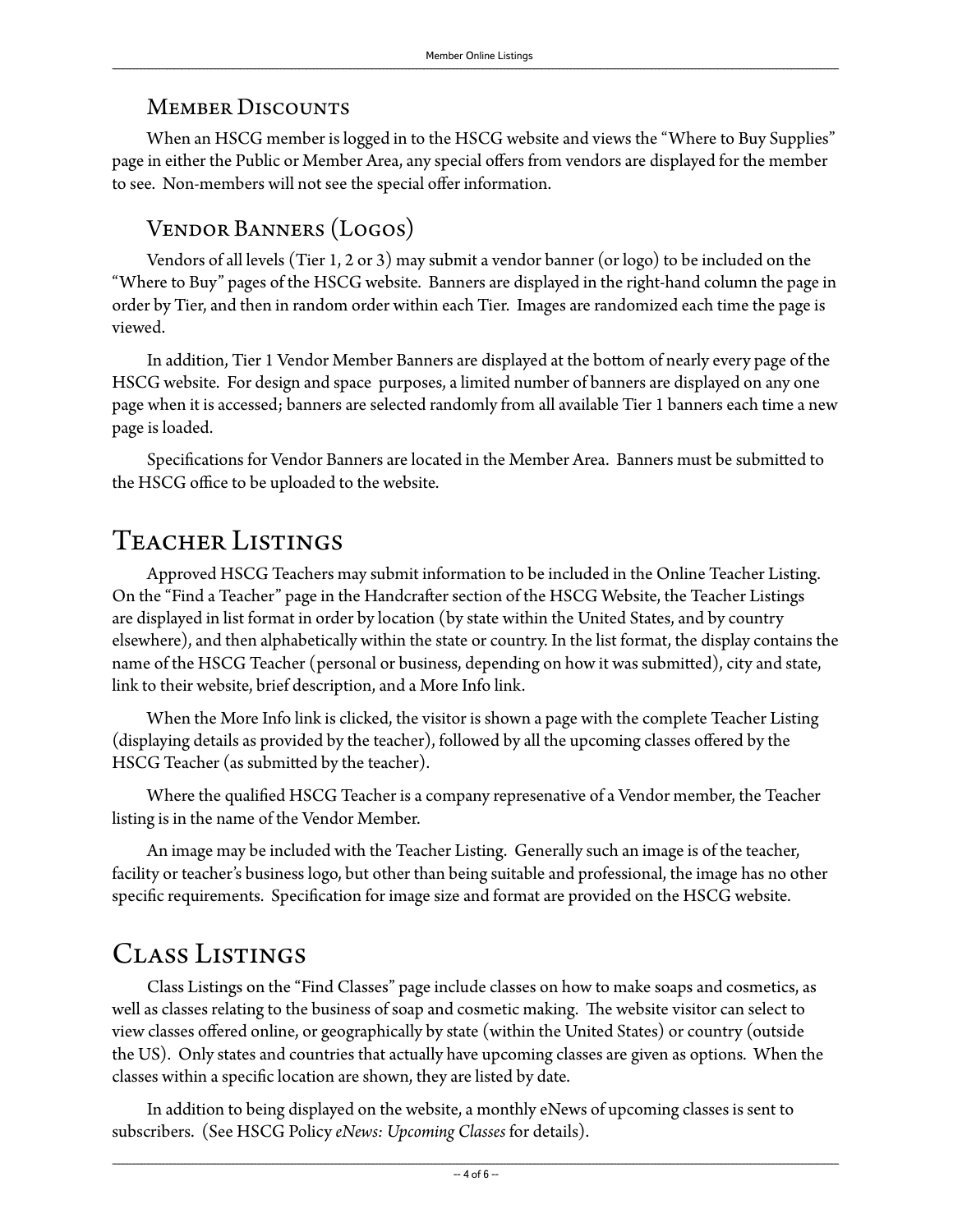Classes may be submitted by HSCG Teachers or by HSCG Vendor Members who have an HSCG Certified soapmaker in their employ (including an owner who is self-employed).

#### Professional Handcrafter Teachers

Professional Handcrafter Members who have been approved as HSCG Teachers may submit upcoming classes to be included in the Class Listings. Classes submitted by HSCG Teachers are also included in the Teacher Listing (see above). In order to qualify, the class must be instructed by the HSCG Teacher. Classes instructed by non-HSCG Teachers, even if under the auspices of the HSCG Teacher or in his/her facility, are not qualified to be submitted nor included on the list of classes provided by the HSCG.

### Vendor Member Classes

Vendor Members may submit classes that are being held at their facility. In order to qualify, the Vendor Member must have at least one Certified Soapmaker who is listed as a "Company Representative" for the membership. There are no restrictions on who may give the class.

# Certified Soapmaker Listing

Within the "Consumer" section of the website there is also a page that lists HSCG Certified Soapmakers. This list is generated as a subset of the Handcrafted Soap and Cosmetic Directory and is in the same format, but only displays those that are HSCG Certified Soapmakers.

HSCG Certified Soapmakers do not need to do anything extra or special to ensure they are included in the Certified Soapmaker Listing, but for privacy reasons only Certified Soapmakers that have a listing set up in the Handcrafted Soap and Cosmetic Directory are included.

## BENEFACTOR LISTING

Within the "About Us" section of the website there is also a page that lists HSCG Benefactor Members. This list is generated as a subset of the Handcrafted Soap and Cosmetic Directory and is in the same format, but only displays those that are HSCG Benefactor Members.

Benefactor members do not need to do anything extra or special to ensure they are included in the BenefactorListing, but for privacy reasons only Benefactor Members that have a listing set up in the Handcrafted Soap and Cosmetic Directory are included.

## Member Milestone Achievements

Within the "About Us" section of the website there is also a page that lists members who have achieved Member Milestones (continuous membership for 5, 10, 15, 20 or 25 years). Members are listed in random order within the applicable Milestone level. The name, company name and city/state/zip are shown. No listing in the Directory is required; Inclusion in the list is automatic. A member may opt-out of inclusion in the Member Milestones listing by notifying the HSCG office by email or mail.